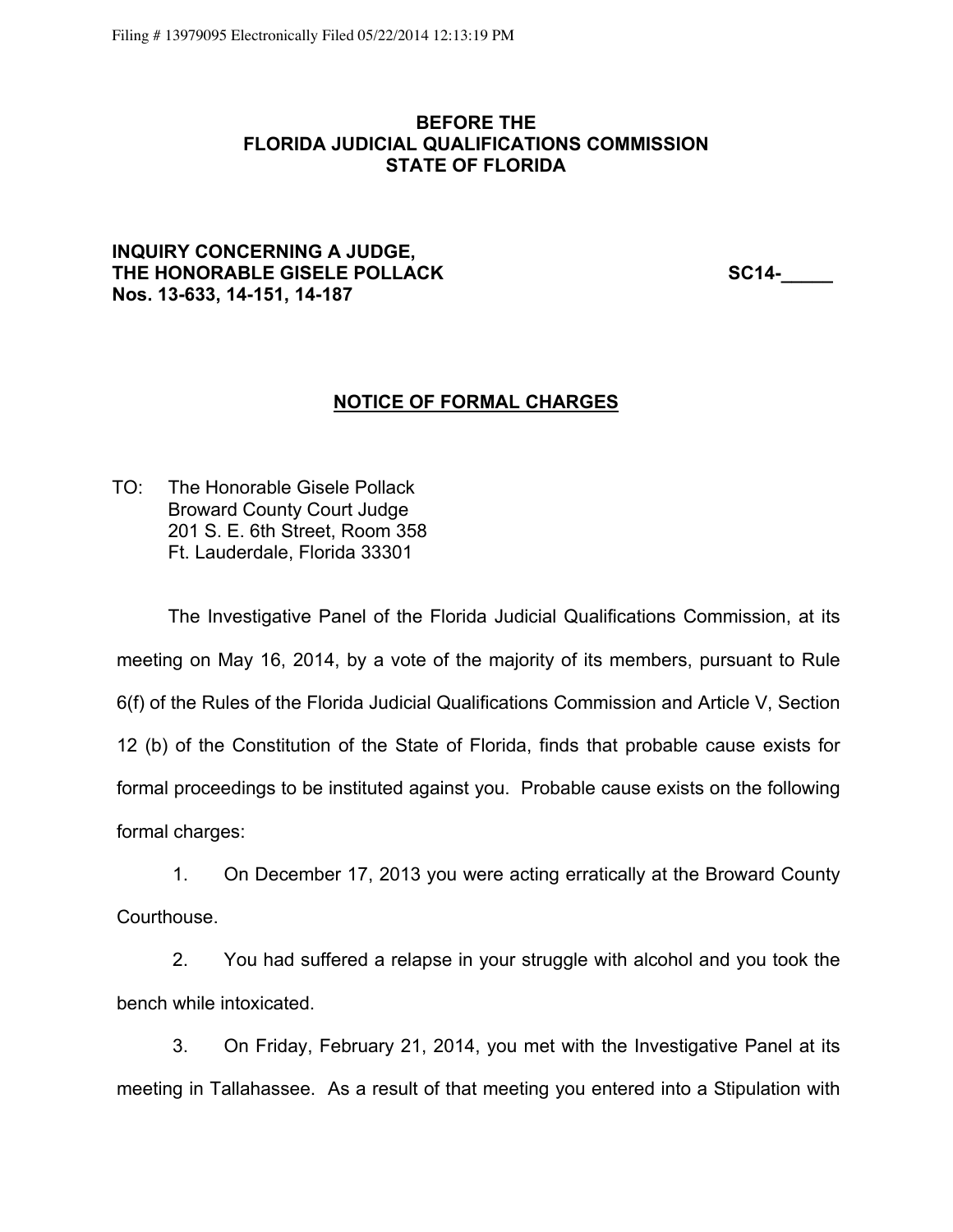the Commission in which agreed to refrain from the use of alcohol, but if you did, use alcohol, you agreed not to take the bench. The Stipulation was executed March 3, 2014.

4. On March 19, 2014 you took the bench while impaired. Judge Zeller was forced to intervene and ask you to leave the bench. You were impaired to the extent that Judge Zeller had to physically assist you in walking. Subsequently you took a leave of absence from the Court and you enrolled in an inpatient substance abuse treatment.

5. On May 1, 2014 you walked away from the inpatient substance abuse program. You drove from the inpatient substance abuse program towards Ft. Lauderdale. You became intoxicated.

6. Sometime around 1:30 a.m. on May 2, 2014, police reports indicate that you were involved in a motor vehicle crash in Plantation Florida. The vehicle you were operating stuck another vehicle, causing personal injuries. You were arrested and charged with Driving Under the Influence Causing Property Damage and Failure to Use Due Care.

7. Through counsel, you do not contest that the foregoing behavior violated the terms of the Stipulation entered into with the Commission on March 3, 2014.

The foregoing conduct constitutes inappropriate conduct that violates Canons 1, 2A, 3A, 3B(4), and 5A of the Code of Judicial Conduct.

You are hereby notified of your right to file a written answer to these charges within twenty (20) days of service of this notice upon you. The original of your

2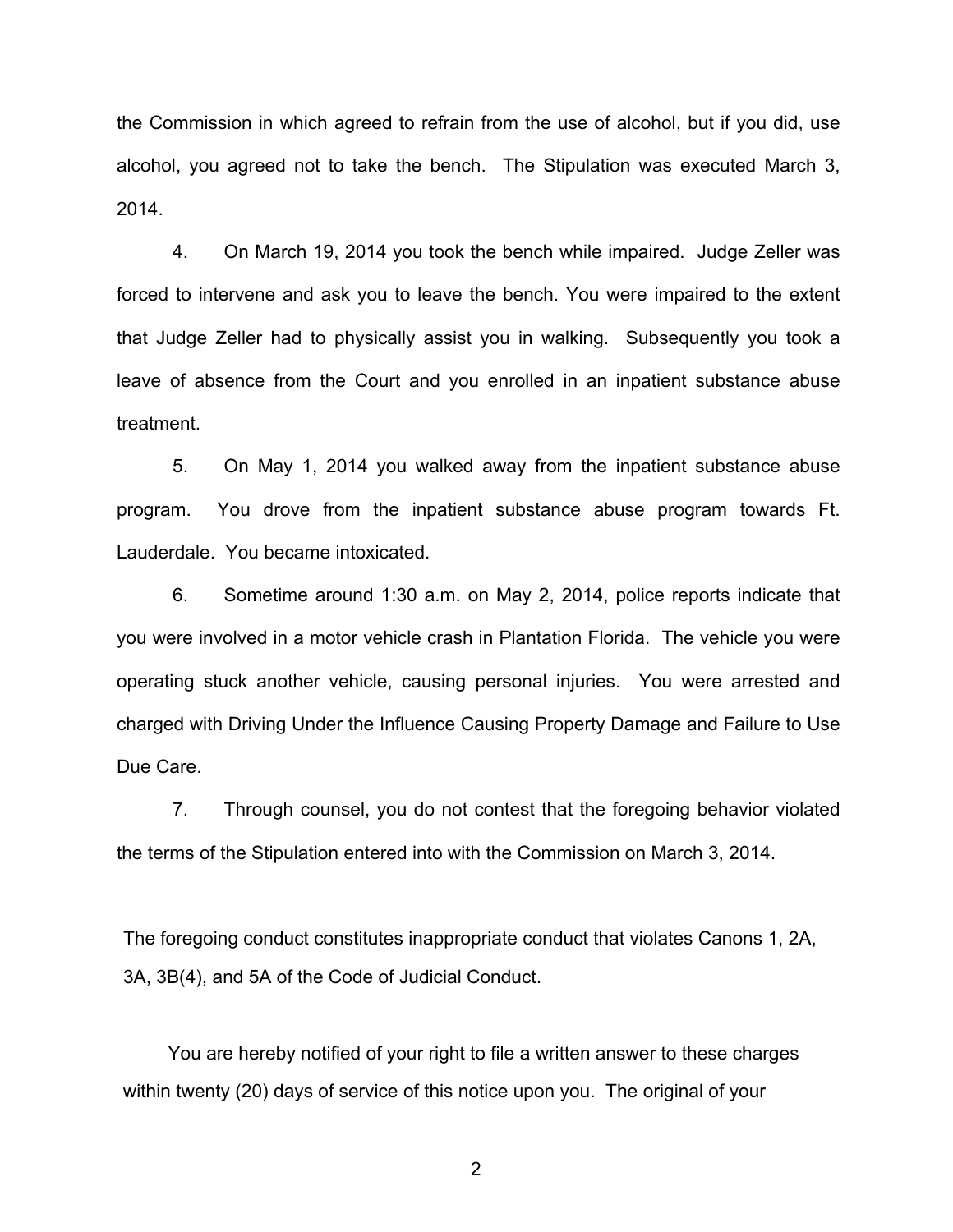response and all subsequent pleadings must be filed with the Clerk of the Florida Supreme Court, in accordance with the Court's requirements. Copies of your response should be served on the undersigned Special Counsel for the Judicial Qualifications Commission, and the General Counsel of the Commission.

## **JUDICIAL QUALIFICATIONS COMMISSION**

/s/ Michael L. Schneider

By: Michael L. Schneider General Counsel Florida Bar No. 525049 mschneider@florida jqc.com P.O. Box 14106 Tallahassee, Florida 32317 (850) 488-1581

# **CERTIFICATE OF SERVICE**

I HEREBY CERTIFY that a true and correct copy of the foregoing Notice of Investigation has been furnished by E-Mail on this the 22nd day of May, 2014, to the following:

J. David Bogenschutz, Esq. Bogenschutz, Dutko & Kroll 600 South Andrews Avenue, Suite 500 Ft. Lauderdale, Florida 33301 jdblaw0515@aol.com

Eric Schwartzreich Schwartzreich & Associates 208 SE 6th Street Ft. Lauderdale, Florida 33301 eschwartzreich@floridalawyerdefenseteam.com